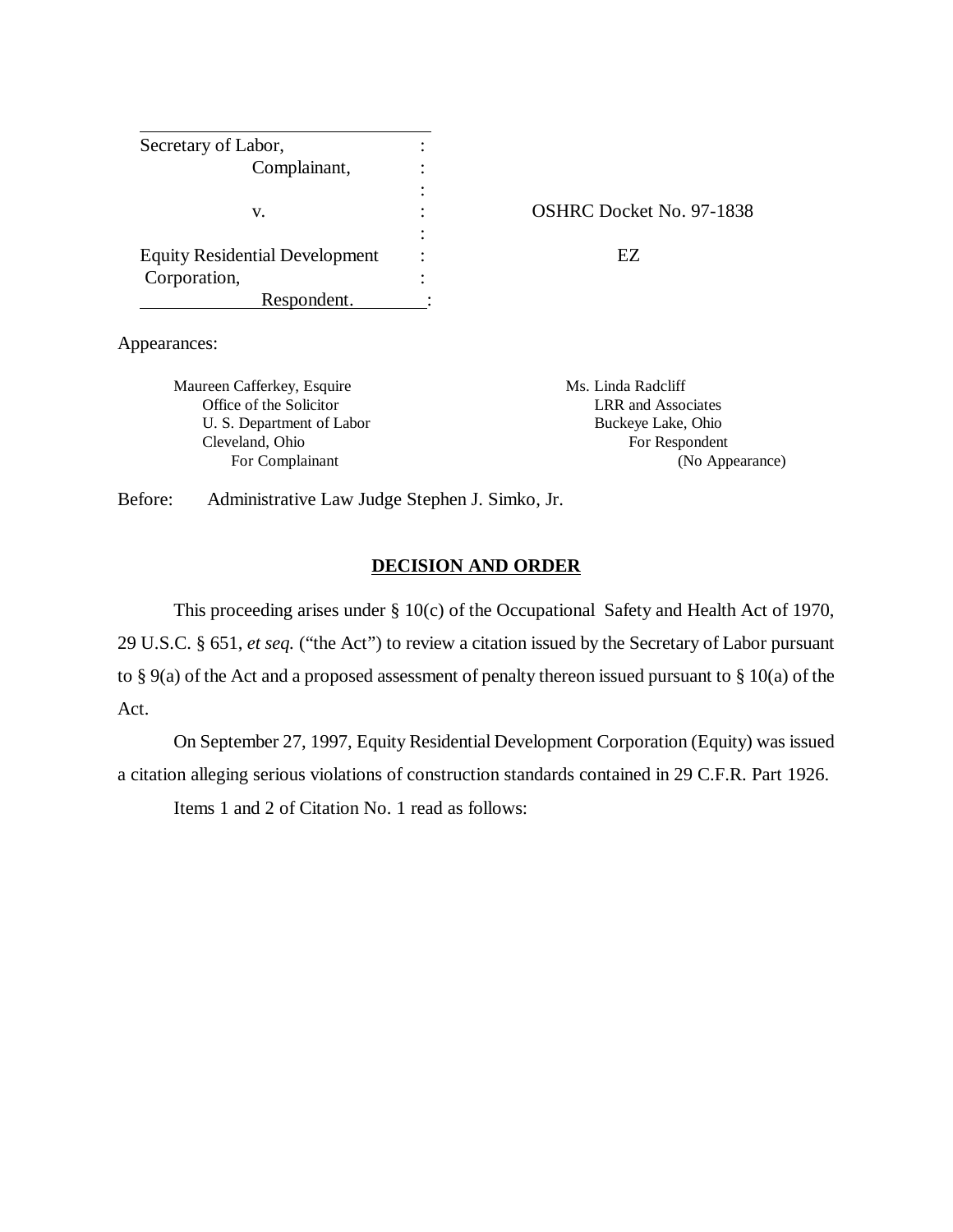### Citation No. 1, Item 1

29 CFR 1926.20(b)(2): The employer did not initiate and maintain a program that provided for frequent and regular inspections of the jobsite, materials and equipment, by competent persons designated by the employer: (A competent person is defined as one who is capable of identifying existing and predictable hazards in the surrounding or working conditions which are unsanitary, hazardous, or dangerous to employees, and who has authorization to take prompt corrective measures to eliminate them):

a) The employer failed to ensure a competent person performed frequent and regular inspections of their jobsite as workers were observed performing roofing work without a personal fall arrest system who were subject to a fall of 10.3 feet, which was not identified and corrected during inspection of the jobsite.

## Citation No. 1, Item 2

29 CFR 1926.503(c): "Retraining." When the employer had reason to believe that any affected employee who had already been trained did not have the understanding and skill required by paragraph (a) of this section, the employer did not retrain each such employee. Circumstances where retraining is required include, but are not limited to, situations where:

- (1) Changes in the workplace render previous training obsolete; or
- (2) Changes in the types of fall protection systems or equipment to be used render previous training obsolete; or
- (3) Inadequacies in an affected employee's knowledge or use of fall protection systems or equipment indicate that the employee has not retained the requisite understanding or skill.
- a) The employer failed to ensure each employee, who had already been trained had the understanding and skill required by paragraph (a) of this section, was retrained, as the site superintendent was unfamiliar with the specific requirements for alternative means of fall protection (slide guards and required placement), in lieu of conventional systems for fall protection.

Equity filed a timely notice of contest, and this matter was assigned for EZ trial proceedings in accordance with 29 C.F.R. § 2200.200, *et seq.* A hearing was held in Columbus, Ohio, on June 11, 1998, in accordance with 29 C.F.R. § 2200.209(f). The Secretary was represented by her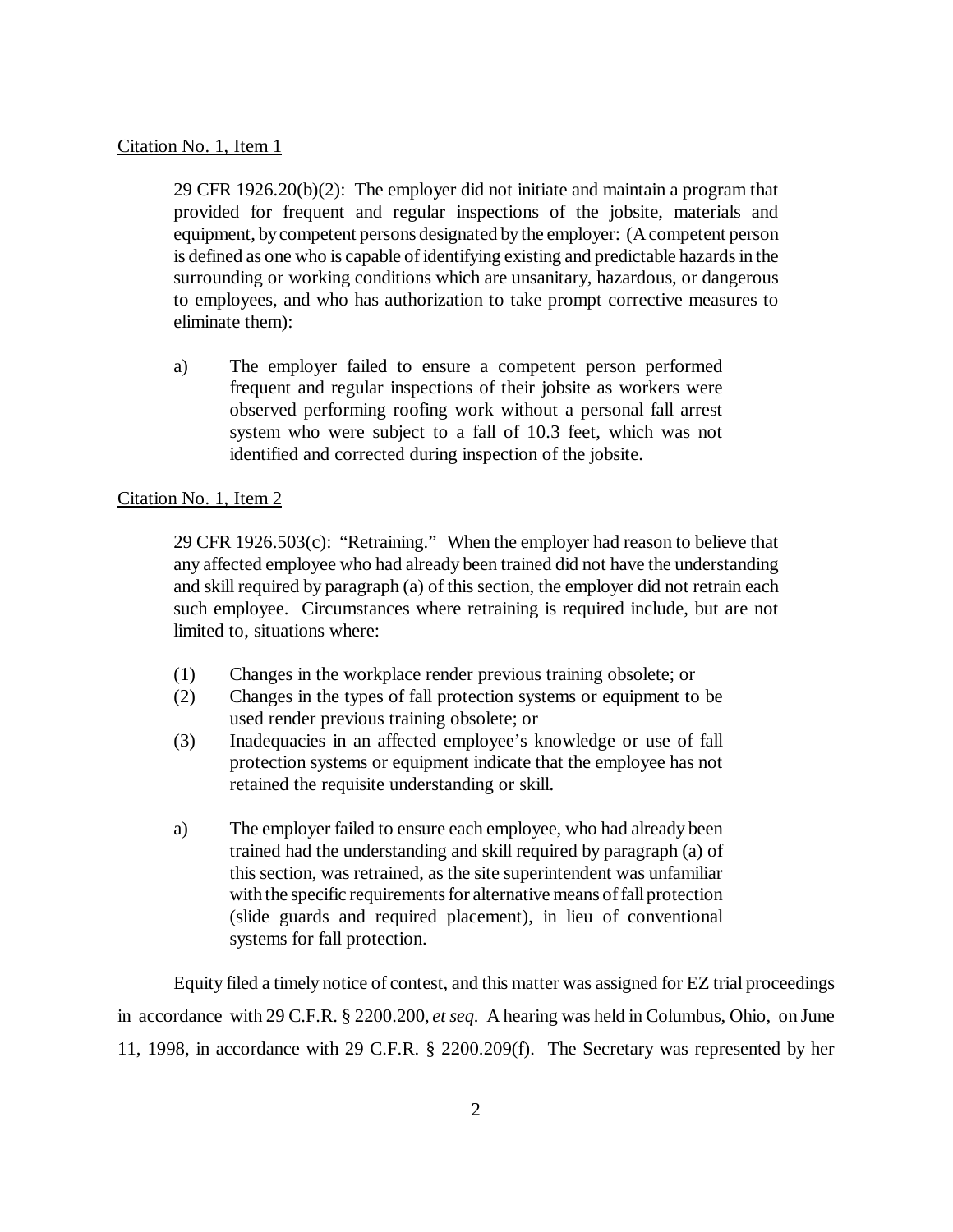attorney, Maureen Cafferkey. Respondent did not appear at the hearing and its representative, Linda Radcliff, also failed to appear at the hearing.

The Secretary's attorney moved for default judgment against Equity, and in favor of the Secretary when neither Equity nor its representative appeared at the hearing. She advised the judge of the sequence of events that occurred prior to the hearing in this matter.

The Secretary presented evidence relating to the alleged violations and proposed penalties. She established her right to relief by evidence satisfactory to the judge. At the conclusion of the presentation of this evidence, a decision and order was issued from the bench granting the Secretary's motion for default judgment affirming the serious violations as alleged and assessing penalties totaling \$3,000 as follows:

| Item          | Assessed           |
|---------------|--------------------|
| No.           | Penalty            |
| $\mathcal{D}$ | \$1,500<br>\$1,500 |

Excerpts of relevant transcript pages and paragraphs, including findings of fact and conclusions of law, are attached hereto in accordance with 29 C.F.R. § 2200.209(f).

# FINDINGS OF FACT AND CONCLUSIONS OF LAW

The foregoing decision constitutes the findings of fact and conclusions of law in accordance with Federal Rule of Civil Procedure 52(a).

#### ORDER

Based upon the foregoing decision, it is ORDERED:

1. The Secretary's motion for default judgment against Equity, and in favor of the Secretary, is **GRANTED.**